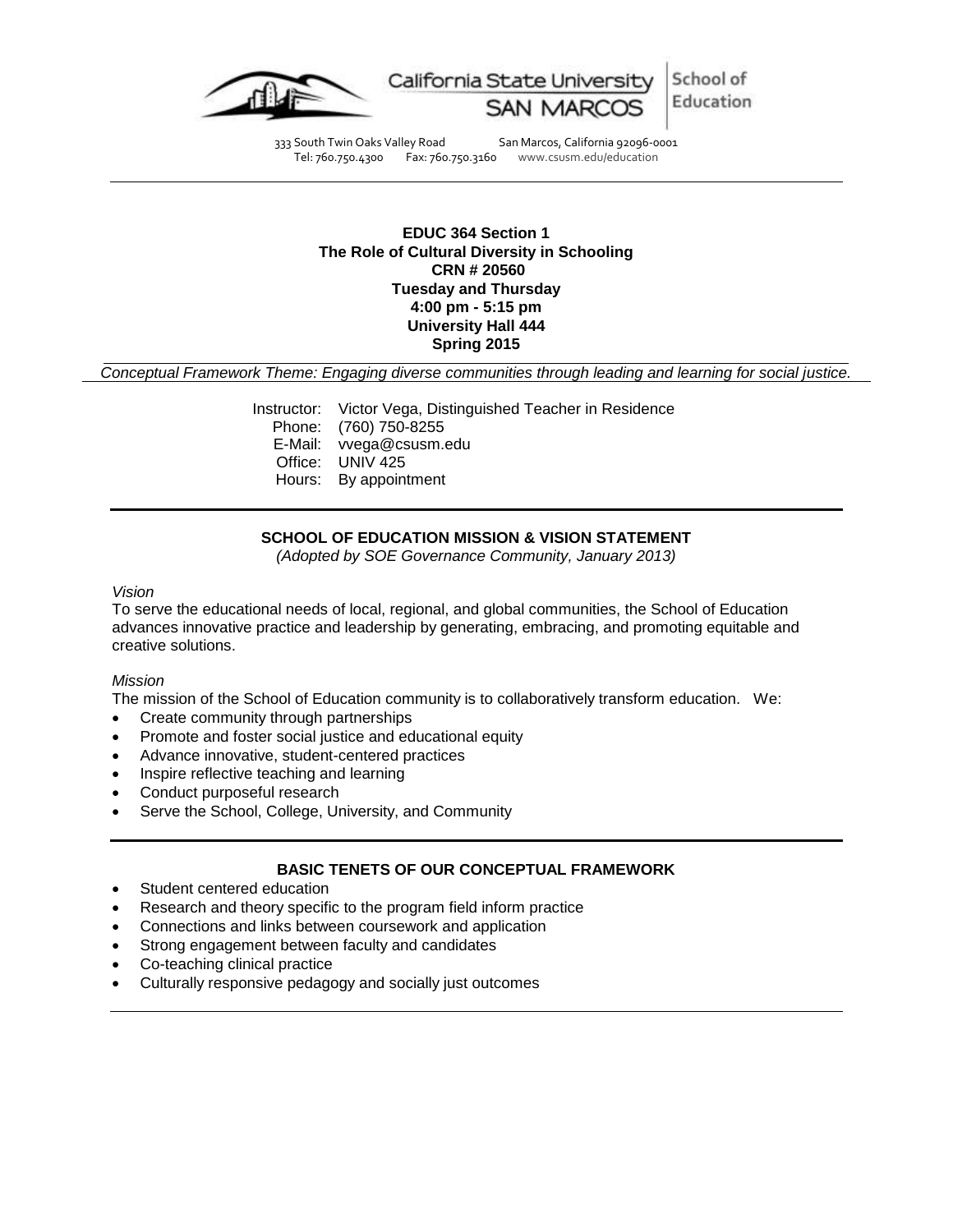# **COURSE DESCRIPTION**

Required of all credential candidates. Principles of first and second language acquisition (e.g., historical and current theories, psychology, sociocultural, political, and pedagogical factors) and issues related to notions of culture, interaction, and communication in school and community contexts (e.g., the nature of culture, manifestations of cultural contact, and cultural diversity in the United States and in California) within a theoretical and applied context.

Major units include intensive theoretical and practical articulation of culture and cultural pluralism; educational issues of race, class, gender, language, ethnicity, sexual orientation and exceptionality; social, structural, programmatic and curricular issues; and effective teaching for diverse populations.

# **Course Objectives**

Students completing EDUC 364 will be able to demonstrate:

1. Developing competencies TPE15: social justice and equity;

2. Understanding of various concepts of culture and cultural contact, and their applicability to learning and teaching;

- 3. Understanding of cultural diversity in the United States and California;
- 4. General familiarity with cultural responsive pedagogy;
- 5. Understanding of gay, lesbian, bisexual and transgender students, teachers, and families;
- 6. Understanding of marginalized student populations.
- 7. An understanding of "at risk" youth and foster children

# **Unique Course Requirements**

# **Community Service Learning**

Community Service Learning is an integral part of this class. Community Service Learning engages students in active learning experiences that enhance classroom instructional activities, while addressing social, economic, political, health, and environmental needs of people in the community. Students learn while doing and while reflecting on what they do.

# **Foster Children**

A unique aspect of this course is a focus on the educational needs of foster children. In a unique collaboration between CSUSM's College of Education, Community Service Learning and San Diego County Office of Education, Foster Youth Services Program, ALL students in this class *ARE REQUIRED*  to tutor foster children as part of the Service Learning requirement for the course. There will be *NO*  **EXCEPTIONS**. Twenty (20) of these hours can be counted towards the 45 student contact hours required for EDUC 350 and entrance into the Teaching Credential program. This is a "multi-level win" for all parties involved, youth get some services that they need, you get a deeper understanding of children so that you can be the best teacher that you can be and you can use the twenty hours towards the required forty-five hours of classroom observation for EDUC 350. Please send any questions and comments regarding Tutor Connection to Michelle Bailow at **mbailow@sdcoe.net**.

### **Required Texts**

Nieto, S., and Bode, P. (2012). *Affirming Diversity: The Sociopolitical Context of Multicultural Education*. Boston: Pearson Education, Inc. ISBN: 9780131367340

# **Authorization to Teach English Learners**

This credential program has been specifically designed to prepare teachers for the diversity of languages often encountered in California public school classrooms. The authorization to teach English learners is met through the infusion of content and experiences within the credential program, as well as additional coursework. Candidates successfully completing this program receive a credential with authorization to teach English learners.*(Approved by CCTC in SB 2042 Program Standards, August 02)*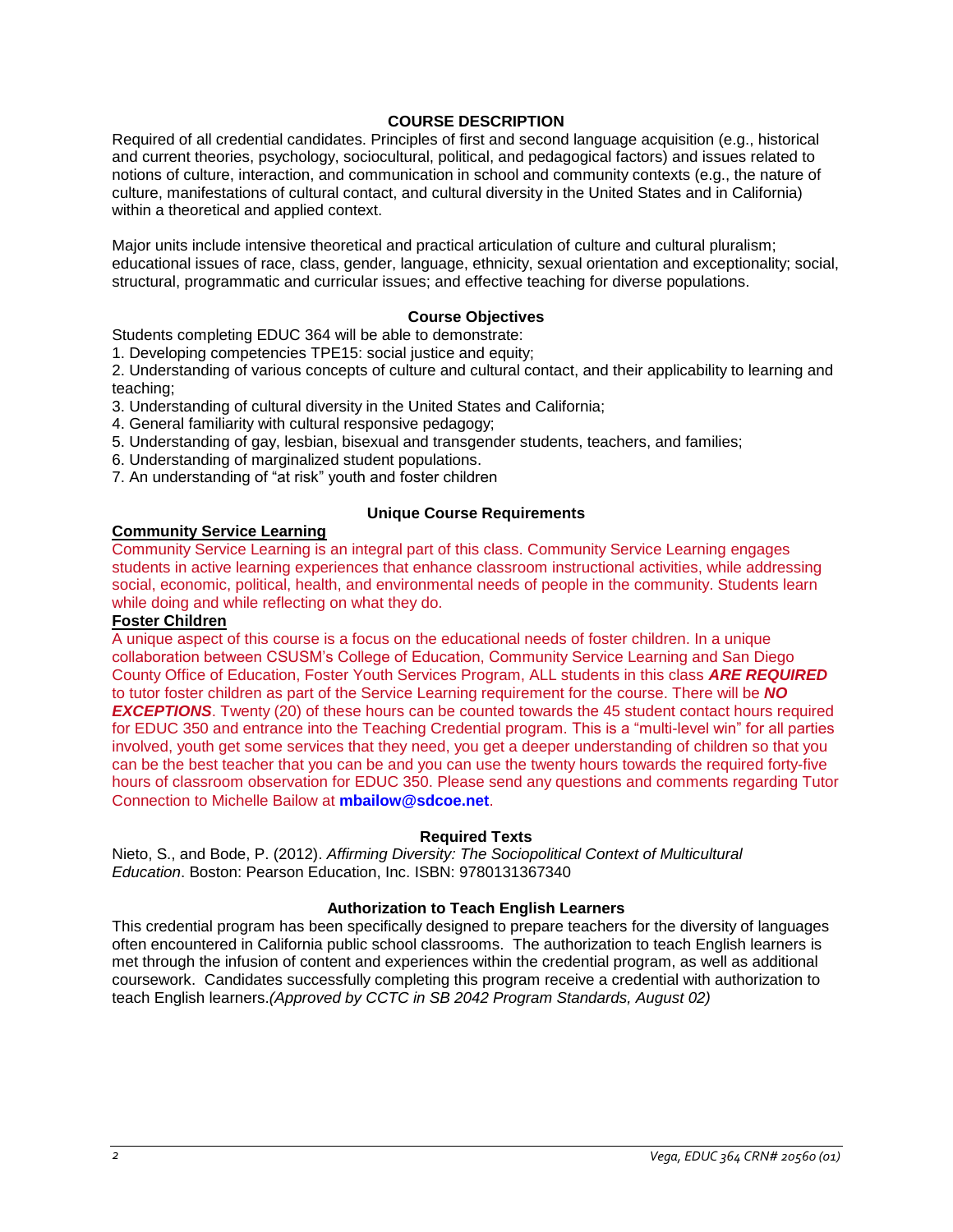# **STUDENT LEARNING OUTCOMES**

### **Teacher Performance Expectation (TPE) Competencies**

The course objectives, assignments, and assessments have been aligned with the CTC standards for the Multiple or Single Subject Credential. This course is designed to help teachers seeking a California teaching credential to develop the skills, knowledge, and attitudes necessary to assist schools and district in implementing effective programs for all students. The successful candidate will be able to merge theory and practice in order to realize a comprehensive and extensive educational program for all students. You will be required to formally address the following TPEs in this course:

TPE 15: Social Justice and Equity

Teacher candidates will be able to identify issues of social justice and equity in the classroom and can apply appropriate instructional strategies to ensure equal outcomes for diverse students. They will be familiar with ideas, definitions, and major theorists in the fields of multicultural education, social reconstruction, and democratic education. Pluralism and divergent perspectives on educating students will be the foundation of designing effective lessons and instructional practices for diverse students. Candidates will understand when and how to collaborate with others, especially curriculum specialists, community leaders, and parents on preparing relevant and appropriate instructional activities, curricular units, and school structures that would provide equitable outcomes for students from different linguistic, cultural, and social economic backgrounds.

### **California Teacher Performance Assessment (CalTPA)**

Beginning July 1, 2008 all California credential candidates must successfully complete a state-approved system of teacher performance assessment (TPA), to be embedded in the credential program of preparation. At CSUSM this assessment system is called the CalTPA or the TPA for short.

To assist your successful completion of the TPA, a series of informational seminars are offered over the course of the program. TPA related questions and logistical concerns are to be addressed during the seminars. Your attendance to TPA seminars will greatly contribute to your success on the assessment.

Additionally, SOE classes use common pedagogical language, lesson plans (lesson designs), and unit plans (unit designs) in order to support and ensure your success on the TPA and more importantly in your credential program.

The CalTPA Candidate Handbook, TPA seminar schedule, and other TPA support materials can be found on the SOE website: <http://www.csusm.edu/education/CalTPA/ProgramMaterialsTPA.html>

### **Assessment of Professional Dispositions**

Assessing a candidate's dispositions within a professional preparation program is recognition that teaching and working with learners of all ages requires not only specific content knowledge and pedagogical skills, but positive attitudes about multiple dimensions of the profession. The School of Education has identified six dispositions – social justice and equity, collaboration, critical thinking, professional ethics, reflective teaching and learning, and life-long learning—and developed an assessment rubric. For each dispositional element, there are three levels of performance - *unacceptable*, *initial target*, and *advanced target*. The description and rubric for the three levels of performance offer measurable behaviors and examples.

The assessment is designed to provide candidates with ongoing feedback for their growth in professional dispositions and includes a self-assessment by the candidate. The dispositions and rubric are presented, explained and assessed in one or more designated courses in each program as well as in clinical practice. Based upon assessment feedback candidates will compose a reflection that becomes part of the candidate's Teaching Performance Expectation portfolio. Candidates are expected to meet the level of *initial target* during the program.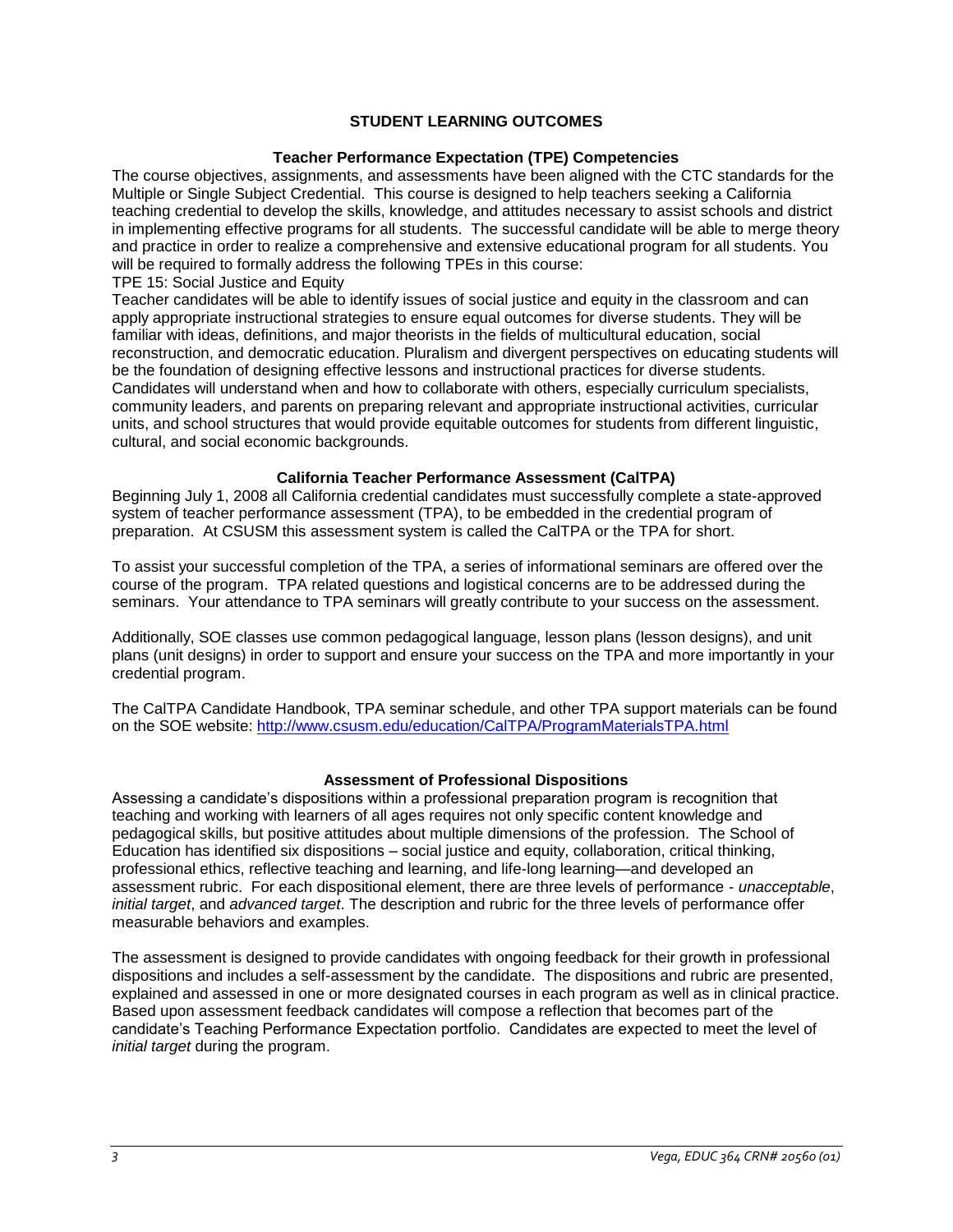### **School of Education Attendance Policy**

Due to the dynamic and interactive nature of courses in the School of Education, all candidates are expected to attend all classes and participate actively. At a minimum, candidates must attend more than 80% of class time, or s/he may not receive a passing grade for the course at the discretion of the instructor. Individual instructors may adopt more stringent attendance requirements. Should the candidate have extenuating circumstances, s/he should contact the instructor as soon as possible. *(Adopted by the COE Governance Community, December, 1997).*

Instructor application of attendance policy: Students are encouraged and expected to attend all sessions during the course, however, since we all have unforeseeable circumstances, one absence will be excused without penalty. For each additional absence, there will be a reduction of 40% in this grade category. In regards to partially missed sessions, for every 30 minutes that a student is not in class, their grade in this category will be reduced by 20%. Additionally, if you miss more than three class sessions (this includes late arrivals and departures), you cannot pass the class. Please remember to sign in for each class session.

#### **Students with Disabilities Requiring Reasonable Accommodations**

Candidates with disabilities who require reasonable accommodations must be approved for services by providing appropriate and recent documentation to the Office of Disable Student Services (DSS). This office is located in Craven Hall 4300, and can be contacted by phone at (760) 750-4905, or TTY (760) 750-4909. Candidates authorized by DSS to receive reasonable accommodations should meet with their instructor during office hours or, in order to ensure confidentiality, in a more private setting.

#### **All University Writing Requirement**

The writing requirements for this class will be met as described in the assignments. Every course at the university, including this one must have a writing requirement of at least 2500 words.

#### **CSUSM Academic Honesty Policy**

"Students will be expected to adhere to standards of academic honesty and integrity, as outlined in the Student Academic Honesty Policy. All written work and oral presentation assignments must be original work. All ideas/materials that are borrowed from other sources must have appropriate references to the original sources. Any quoted material should give credit to the source and be punctuated with quotation marks.

Students are responsible for honest completion of their work including examinations. There will be no tolerance for infractions. If you believe there has been an infraction by someone in the class, please bring it to the instructor's attention. The instructor reserves the right to discipline any student for academic dishonesty in accordance with the general rules and regulations of the university. Disciplinary action may include the lowering of grades and/or the assignment of a failing grade for an exam, assignment, or the class as a whole."

Incidents of Academic Dishonesty will be reported to the Dean of Students. Sanctions at the University level may include suspension or expulsion from the University.

#### **Plagiarism:**

As an educator, it is expected that each candidate will do his/her own work, and contribute equally to group projects and processes. Plagiarism or cheating is unacceptable under any circumstances. If you are in doubt about whether your work is paraphrased or plagiarized see the Plagiarism Prevention for Students website [http://library.csusm.edu/plagiarism/index.html.](http://library.csusm.edu/plagiarism/index.html) If there are questions about academic honesty, please consult the University catalog.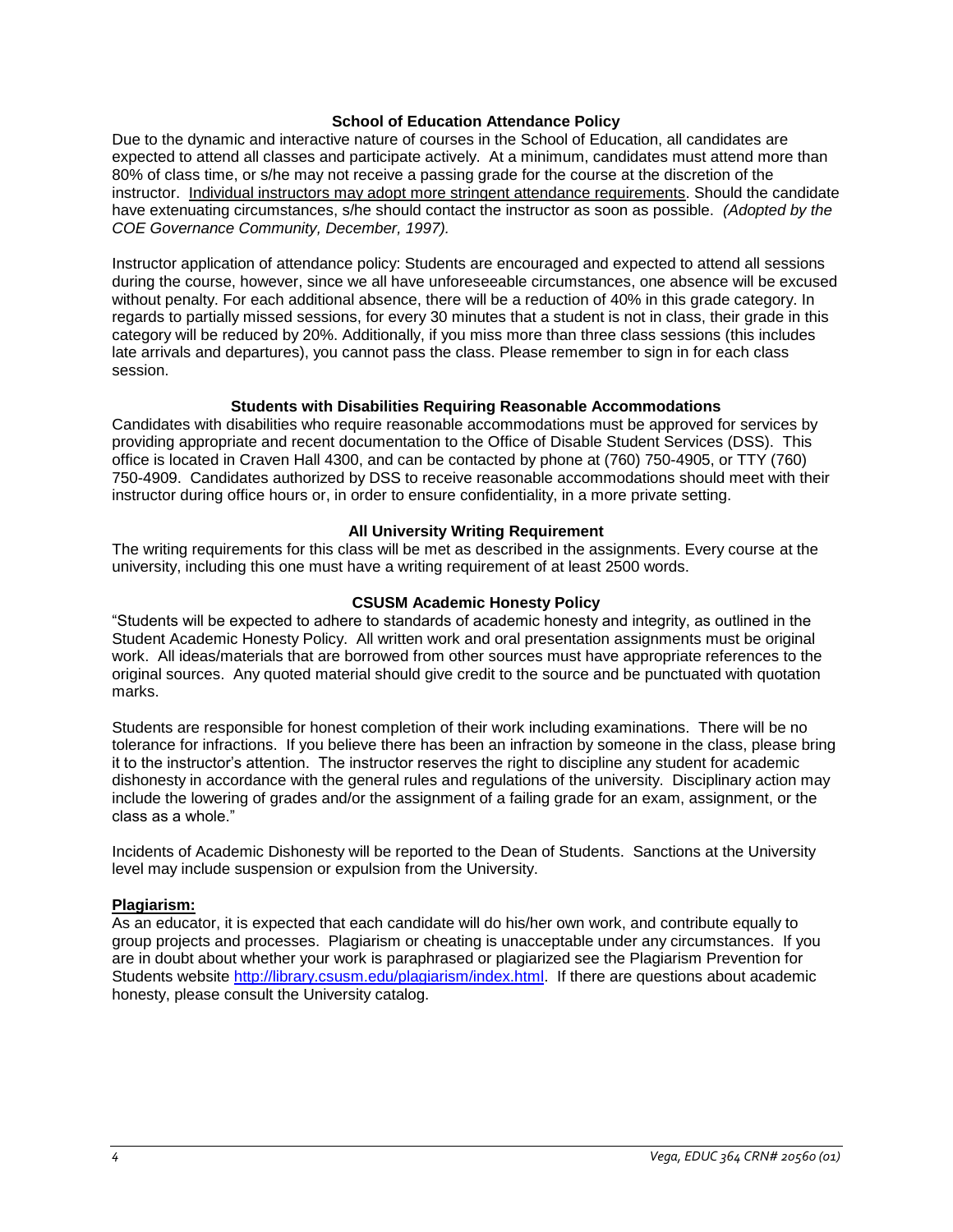### **Use of Technology**

Candidates are expected to demonstrate competency in the use of various forms of technology (i.e. word processing, electronic mail, Moodle, use of the Internet, and/or multimedia presentations). Specific requirements for course assignments with regard to technology are at the discretion of the instructor. Keep a digital copy of all assignments for use in your teaching portfolio. All assignments will be submitted online, and some will be submitted in hard copy as well. Details will be given in class.

### **Electronic Communication Protocol**

Electronic correspondence is a part of your professional interactions. If you need to contact the instructor, e-mail is often the easiest way to do so. It is my intention to respond to all received e-mails in a timely manner. Please be reminded that e-mail and on-line discussions are a very specific form of communication, with their own nuances and etiquette. For instance, electronic messages sent in all upper case (or lower case) letters, major typos, or slang, often communicate more than the sender originally intended. With that said, please be mindful of all e-mail and on-line discussion messages you send to your colleagues, to faculty members in the School of Education, or to persons within the greater educational community. All electronic messages should be crafted with professionalism and care. Things to consider:

- Would I say in person what this electronic message specifically says?
- How could this message be misconstrued?
- Does this message represent my highest self?
- Am I sending this electronic message to avoid a face-to-face conversation?

In addition, if there is ever a concern with an electronic message sent to you, please talk with the author in person in order to correct any confusion.

# **COURSE REQUIREMENTS**

### **Assignments**

# **Personal History of Otherness: Who am I? (25 points)**

This assignment gives you the chance to analyze your personal history as you see yourself in terms of the eight categories of *otherness*: race/ethnicity, gender, religion, sexual orientation, socioeconomic status, age, physical/mental ability, and language. Throughout this analysis you will also provide an overview of your family/social context as well as a final reflection on what you learned during this critical reflection. This information will help you learn about yourself as you discover how others view you in our society, how your future students might view you, and how you might view your students from diverse backgrounds. This assignment meets the university writing requirement of at least 2500 word paper for the course. Instructions are on Cougar Courses.

# **Reading Reflections (20 points)**

Submit a reflection commenting on the course readings. Please include personal connections, explanations as to how and why your perspective as an educator has changed, or is changing, and what you think your next steps will be in understanding the needs of diverse students in relation to the readings. Please focus on social justice and equity. Be introspective, addressing issues and experiences from the readings that spark your imagination. Ten entries are expected. Each submission is worth 2 points toward your grade. **Connections to the course readings are a way to verify that the assigned readings have been completed.** The final reflection will be your Final Project Proposal--also worth two points. Additionally, assigned readings in Cougar Courses will be assessed through class participation and discussion.

### **Peer Teaching (10 points)**

You are required to sign up with a peer teaching group. Your group will be responsible for teaching your classmates the assigned material in *Affirming Diversity* for one session of the course. Your group will condense the information from your assigned chapter in such a way as to make the content accessible to your classmates. You will provide a 15-20 minute discussion that is interactive and should engage the class and allow us to examine the material in a meaningful way that promotes critical thinking and varied perspectives. You may also share additional resources found related to the topics.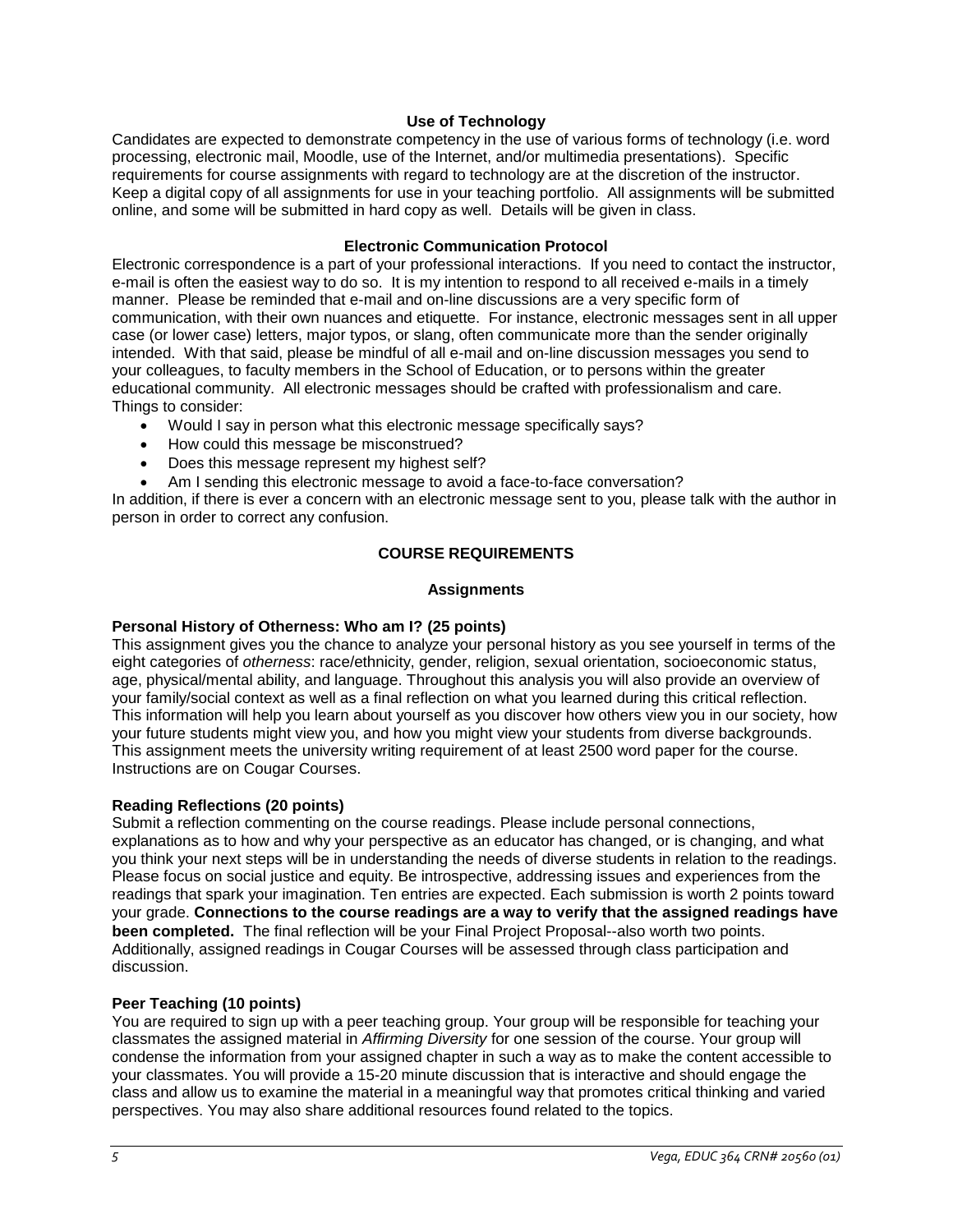# **Foster Youth Reflection (10 points)**

Please write a 1-2 page typed journal entry reflection as to what you know, think, feel, etc. about foster youth and your experience as a tutor. Upload one copy to Cougar Course and email another to Michelle Bailow at mbailow@sdcoe.net.

### **Moodle Tasks/Forums (5 points)**

This course blends online and face-to-face delivery. A substantial proportion of the content is delivered face-to face. Three class sessions will be on-line. Moodle tasks should take about the equivalent of class time. Please refer to the Cougar Course shell for the assignments that will be posted under the corresponding Moodle date. Forums are is worth a total of 5 points toward your final grade. A missing post to a forum will be counted as an absence from class.

# **Final Project (20 points)**

Choose one of the following activities. All students will make a 10-20 minute presentation and a write up. You may work independently or in small groups. **All students will submit a brief proposal to the instructor no later than session ten outlining the question or issue you intend to address with your project.**

*A. Visit the Museum of Tolerance in Los Angeles (this includes the Simon Weisenthal Center):* Write a 2 page reflective paper describing the experience and how you could incorporate this trip with your future classroom.

*B. Attend a Fall 2014 Arts and Lectures Series event at CSUSM:* [http://www.csusm.edu/al/calendar.html.](http://www.csusm.edu/al/calendar.html) Write a 2 page reflective paper describing your experience and how it is relevant to our course objectives. Create or find lessons that will help you address these issues in the classroom.

*C. Simulation Game/ Simulation Exercise:* Develop a game or an exercise that increases the awareness of your students in working with culturally diverse groups, or with students with exceptional needs. Your target group should be the age group that you plan on teaching. Please make your game/ exercise complete; that is, it should be ready to function when you present in class. For your presentation you will want to have the objective of the game/ exercise, how it functions, the rules, etc. Come to class, briefly tell us about the steps that you took to create it and then let the class use it. Debrief as necessary. Prepare a 1-2 page paper describing the who, what, where, how and why of your game/ exercise. This may be a collaborative write-up.

*D. School diversity assessment:* Working with 2-3 classmates, provide a research-based assessment of two or more schools from the same district. This assessment will be a comparison of academic achievement, staff characteristics, community resources, and parental involvement/outreach programs at the sites. Your final project may take the form of a PowerPoint, movie, poster, or some other type of creative way to present the information. More detailed directions, examples, and a rubric for grading assignment will be given in class.

*E. Self designed project:* You may design your own project addressing a significant issue or question related to the course objectives. This is your opportunity to personalize your learning and to be creative! You may incorporate multi-media, visual and/or performing arts. Please submit a 1-2 page written description of its design and significance in dealing with students from culturally diverse backgrounds.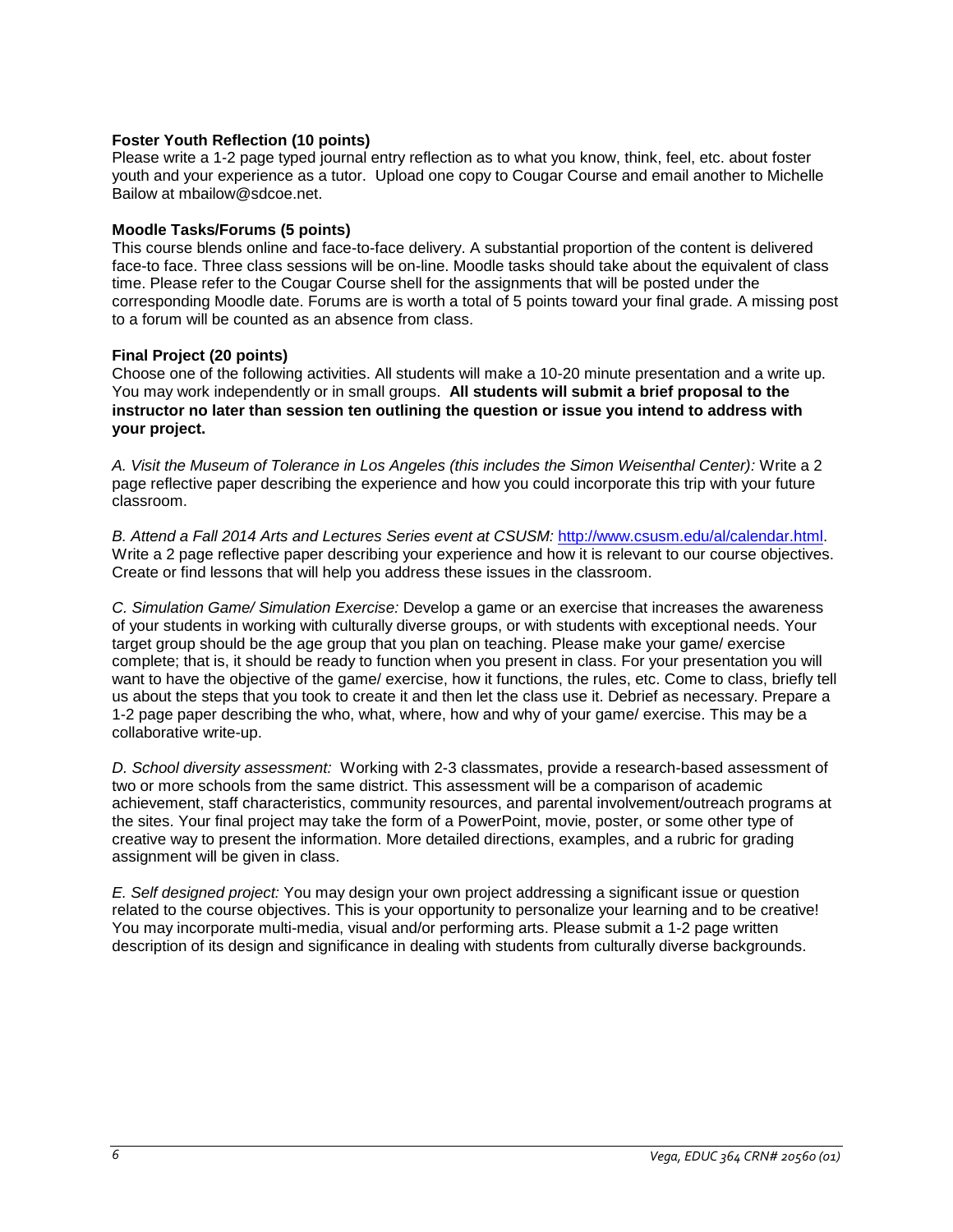#### **Attendance, Participation, and Professional Disposition (10 points)**

First is the expectation that you will attend all class sessions prepared to actively participate in class activities, group and individual sharing, and discussions on various topics and assigned reading. Please see the guidelines for the School of Education Attendance Policy and the attendance requirements for this course on page 4 of this syllabus. Please communicate any attendance issues directly with the instructor. Students are allowed 1 absence. Every absence thereafter will result in a 40% drop in this category. **Therefore, individual students with more than 3 absences cannot earn an A in this class.** Your professional disposition is related to how you conduct yourself in class in relation to social justice and equity, collaboration, critical thinking, professional ethics, reflective teaching and learning, and life-long learning. Respect, professionalism, and when appropriate, charity, are necessary for a positive, healthy learning environment. All students are entitled to their opinions. Students demonstrating negative attitudes and /or disruptive behavior will not be tolerated under any circumstances and will be referred immediately to the University Dean of Student Affairs and/or the CEHHS Associate Dean. Grades and course credit may be affected by inappropriate professional dispositions and/or behavior.

#### **Electronic Submissions of Assignments**

All assignments are to be turned into the Moodle shell (Cougar Course) on time. Points will be deducted for late submissions as the work you do is essential to the discussions conducted in this course. Make sure you turn in the assignments in Word, 12 font, in Times New Roman.

#### **Grading Standards**

All students will come prepared to class; readings and homework assignments are listed on the dates on which they are due. All required work is expected to be on time. One grade level will be deducted for each class meeting for which it is late (e.g., an "A" assignment that is submitted one class session late will be marked down to a "B"). Unless prior instructor approval is secured, assignments will not be accepted three class sessions after which they are due. Exceptions will be handled on a case-by-case basis, as determined by the instructor.

It is expected that students will proofread and edit their assignments prior to submission. Students will ensure that the text is error- free (grammar, spelling), and ideas are logically and concisely presented. The assignment's grade will be negatively affected as a result of this oversight. Each written assignment will be graded approximately 80% on content and context (detail, logic, synthesis of information, depth of analysis, etc.), and 20% on mechanics (grammar, syntax, spelling, format, uniformity of citation, etc.). All citations, where appropriate, will use American Psychological Association (APA) format. Consult American Psychological Association (APA) Manual, 5th edition for citation guidance.

Grading will also include a component of "professional demeanor." Students will conduct themselves in ways that are generally expected of those who are entering the education profession. This includes but is not limited to:

- On-time arrival to all class sessions;
- Advance preparation of readings and timely submission of assignments;
- Respectful participation in all settings (e.g., whole group, small group, in/outside of class)

| Personal History of Otherness                       | 25 points           |
|-----------------------------------------------------|---------------------|
| <b>Reading Reflections</b>                          | 20 points           |
| Peer Teaching Demonstration                         | 10 points           |
| <b>Foster Youth Reflection</b>                      | 10 points           |
| <b>Final Project</b>                                | 20 points           |
| <b>On-line Discussion Forums</b>                    | 5 points            |
| Attendance, Participation, Professional Disposition | 10 points           |
|                                                     | 100 points possible |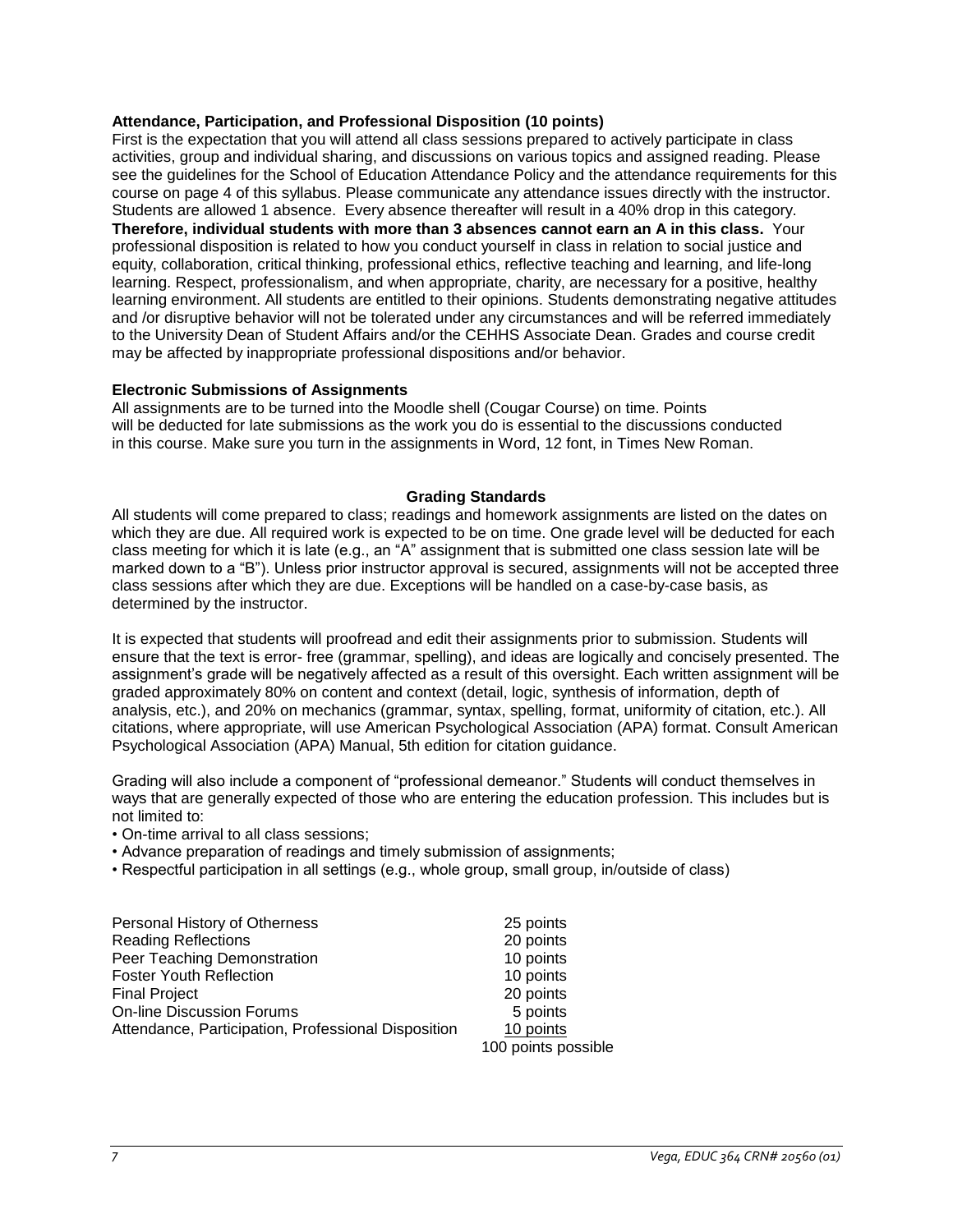# **Grading Scale**

| $95 - 100$ A  | $90 - 94$ A - |
|---------------|---------------|
| $87 - 89 B +$ | $83 - 86 B$   |
| $80 - 82 B$   | 77—79 C+      |
| 73—76 C       | 70–72 C -     |
| 60—69 D       | $0 - 59 F$    |

# **Assessment Rubric/ Grade Descriptors**

**A=Exceeds Expectations:** The student consistently performs and participates in an **exemplary** manner. Each assignment receives in-depth exploration and reflection based upon research, observations and classroom implementation, when possible. All work is submitted in a professional manner using APA style when appropriate. Presentations are consistent with professional expectations, providing appropriate visual aids, appropriate handouts, and are well prepared. Professional and responsible behavior, including timely attendance and submission of assignments, are practiced in a consistent manner. **B=Adequately Meets Expectations**: The student meets outcomes expectations in a **satisfactory** manner. Each assignment is based upon research, observations and classroom implementation, when possible. Generally, work is submitted in a professional manner using APA style when appropriate. Generally, presentations are consistent with professional expectations, providing appropriate visual aids, appropriate handouts, and are well prepared. Most of the time, professional and responsible behavior, including timely attendance and submission of assignments, are practiced in a consistent manner.

**C=Minimal Performance:** The student's skills are weak and do not meet expectations. Each assignment is based upon opinion rather than research, theory, and best practices. Reflection is shallow. Assignments are submitted without APA style, thorough proofreading and organization.

The student needs a great deal of guidance. The student is consistently late with work and has classroom attendance problems.

**"D" or "F" students** fail to meet the minimum requirements of a "C." The specific grade will be determined based on rate of assignment completion, attendance, etc.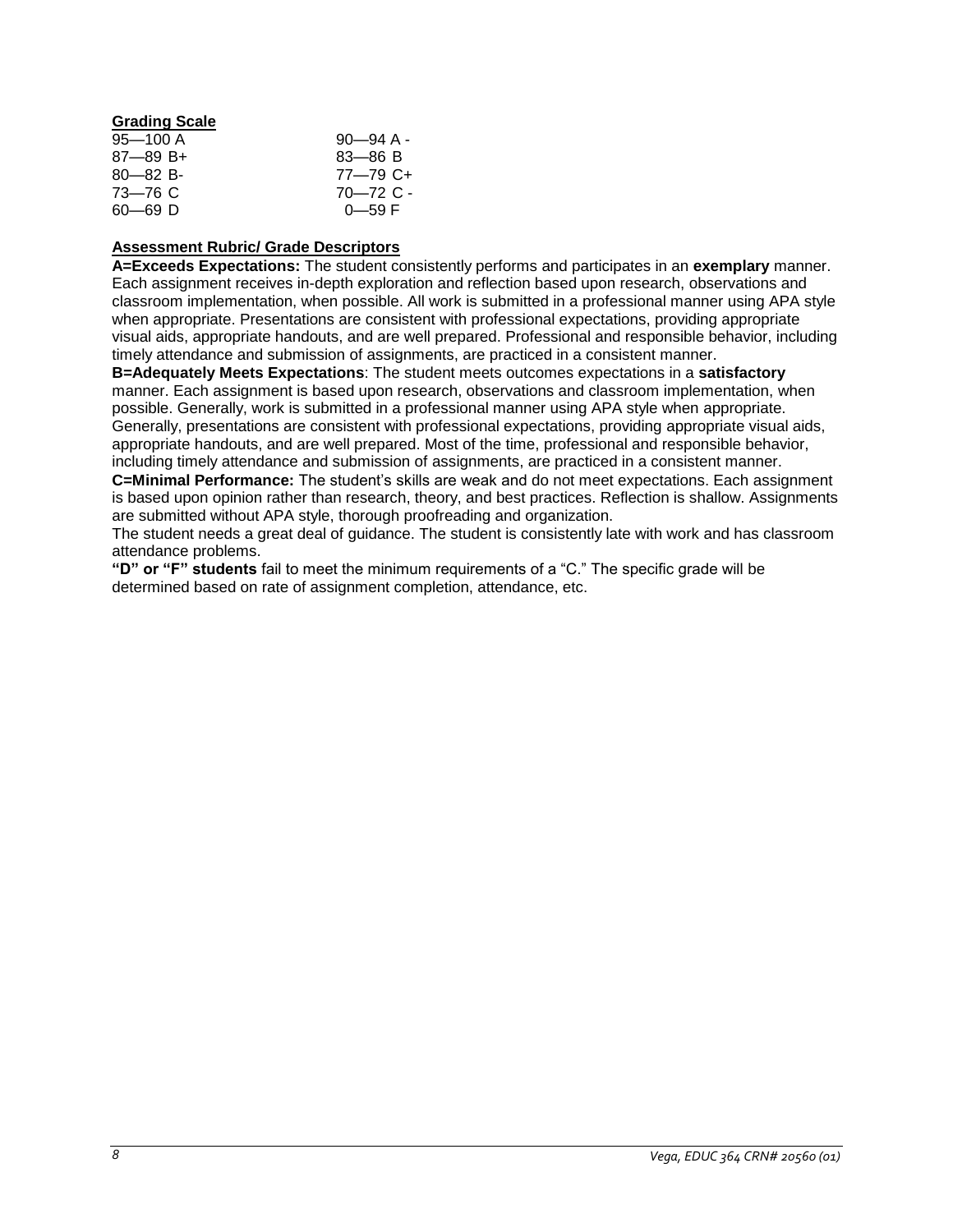# **TENTATIVE COURSE SCHEDULE**

| Week              | Date                                           | <b>Topics</b>                                                                                                               | <b>Readings and Assignments</b><br>Due by Thursday                                                                                                                                              |
|-------------------|------------------------------------------------|-----------------------------------------------------------------------------------------------------------------------------|-------------------------------------------------------------------------------------------------------------------------------------------------------------------------------------------------|
| Week <sub>1</sub> | Tuesday, January 20<br>Thursday, January 22    | Introductions<br><b>Syllabus</b><br><b>Tutor Connection</b><br>Introduction<br>Multicultural Education                      | Bring a copy of the syllabus to<br>class or have it accessible on a<br>laptop or tablet.<br>Livescan appointments                                                                               |
| Week 2            | Tuesday, January 27<br>Thursday, January 29    | <b>Multicultural Education</b><br><b>Tutor Connection: Core</b>                                                             | Read: Nieto Ch. 1-2 and readings<br>on Cougar Course<br><b>Submit: Reading Reflection</b><br>Due next class: watch video-<br>Race: The Power of an Illusion                                     |
| Week 3            | Tuesday, February 3<br>Thursday, February 5*   | Racism, Discrimination,<br>and Expectations of<br>Students' Achievement<br><b>Tutoring Connection:</b><br><b>Boundaries</b> | <b>Read:</b> Nieto Ch. 3 and readings<br>on Cougar Course<br><b>Submit: Reading Reflection</b>                                                                                                  |
| Week 4            | Tuesday, February 10<br>Thursday, February 12* | Structural and<br>Organizational Issues in<br>Schools,<br><b>GATE Students</b><br><b>Tutor Connection: WRAT</b>             | <b>Read:</b> Nieto Ch. 4 and readings<br>on Cougar Course<br><b>Submit: Reading Reflection</b>                                                                                                  |
| Week 5            | Tuesday, February 17<br>Thursday, February 19  | Culture, Identity, and<br>Learning<br><b>On-line</b>                                                                        | Read: Nieto Ch. 5 and readings<br>on Cougar Course<br><b>Submit: Reading Reflection</b><br><b>Submit: Moodle Task</b><br>Time Wise Video & Forum                                                |
| Week 6            | Tuesday, February 24<br>Thursday, February 26  | Classrooms<br>On-line                                                                                                       | Linguistic Diversity in U.S. Read: Nieto Ch. 6 and readings<br>on Cougar Course<br><b>Submit: Reading Reflection</b><br><b>Submit: Moodle Task</b><br>In the White Man's Image Video &<br>Forum |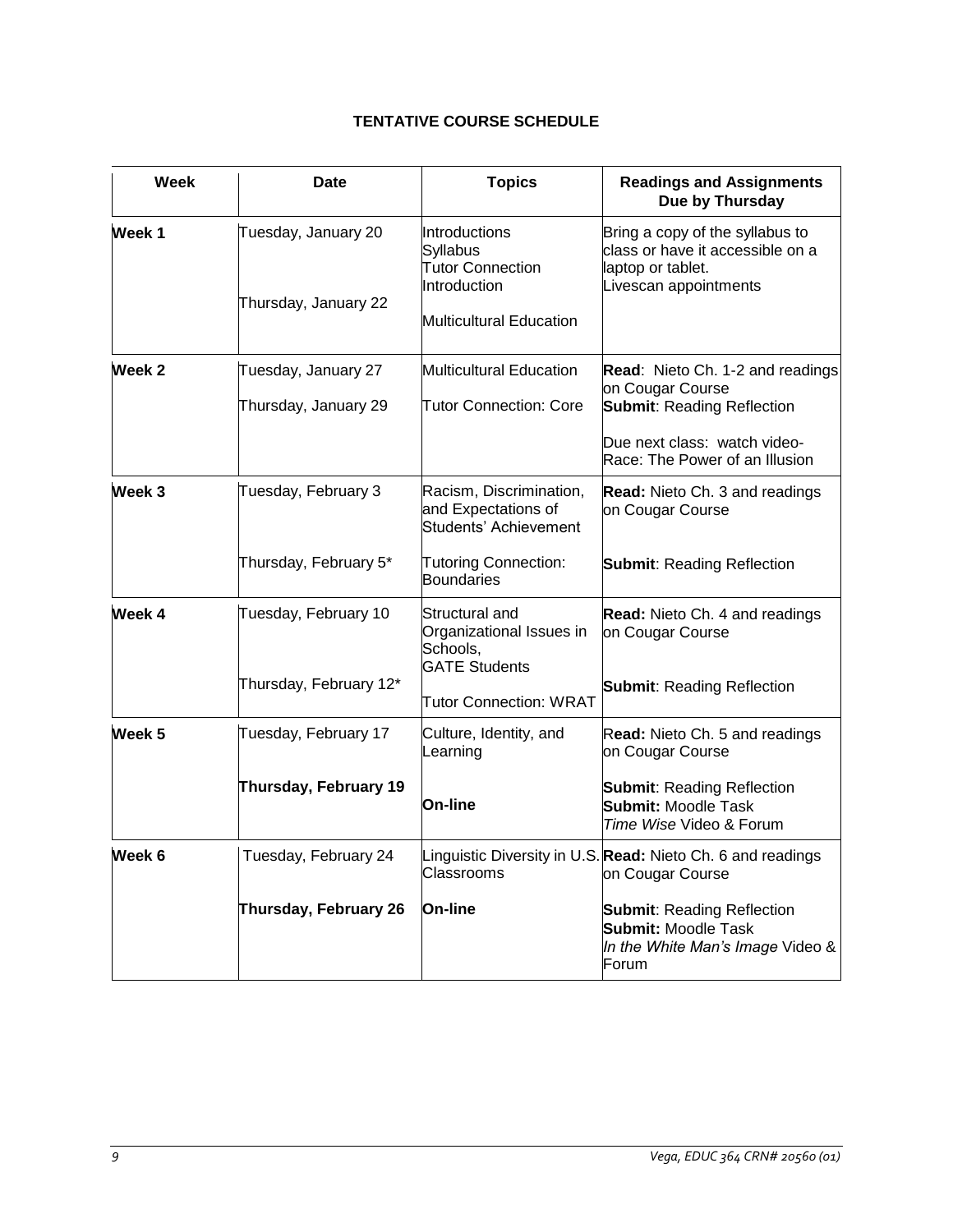| Week 7                                   | Tuesday, March 3<br>Thursday, March 5* | <b>Understanding Student</b><br>Learning and School<br>Achievement: Deficit<br>Perspectives, Cultural<br><b>Ecology Theory and</b><br>Caring<br>Tutor Connection:<br><b>Behavior Management</b> | Read: Nieto chapter 7 and<br>readings on Cougar Course<br><b>Submit: Reading Reflection</b> |
|------------------------------------------|----------------------------------------|-------------------------------------------------------------------------------------------------------------------------------------------------------------------------------------------------|---------------------------------------------------------------------------------------------|
| Week 8                                   | Tuesday, March 10                      | Learning from Students                                                                                                                                                                          | <b>Read:</b> Nieto chapter 8 and<br>readings on Cougar Course                               |
|                                          | Thursday, March 12                     | Personal History of<br>Otherness draft to class.                                                                                                                                                | Writing Workshop: Bring Submit: Reading Reflection                                          |
| Week 9                                   | Tuesday, March 17*                     | <b>Tutor Connection</b>                                                                                                                                                                         | <b>Read:</b> Nieto chapter 9 and<br>readings on Cougar Course                               |
|                                          | Thursday, March 19                     | Adapting Curriculum for<br>Multicultural Classrooms                                                                                                                                             | <b>Submit: Reading Reflection</b>                                                           |
| Week 10                                  | Tuesday, March 24*                     | <b>Tutor Connection</b>                                                                                                                                                                         | Read: Nieto chapter 10 and<br>readings on Cougar Course                                     |
|                                          | Thursday, March 26                     | <b>On-line Class</b>                                                                                                                                                                            | <b>Submit: Reading Reflection</b><br><b>Submit: Moodle Task</b><br>Crash Movie & forum      |
| <b>Spring Break</b><br>March 30- April 4 |                                        |                                                                                                                                                                                                 |                                                                                             |
| Week 12                                  | Tuesday, April 7                       | Oppression, Poverty &<br>Learning: Rich Hill                                                                                                                                                    | Read: Readings on Cougar<br>Courses                                                         |
|                                          | Thursday, April 9*                     | <b>Tutor Connection: Child</b><br>Abuse                                                                                                                                                         | Due: Upload Personal History of<br>Otherness Assignment                                     |
| Week 13                                  | Tuesday, April 14                      | <b>Final Project</b><br>Collaboration                                                                                                                                                           | <b>Due:</b> Bring resources for Final<br>Project to Class.                                  |
|                                          | Thursday, April 16                     | <b>Final Project</b><br>Collaboration                                                                                                                                                           |                                                                                             |
| Week 14                                  | Tuesday, April 21*                     | <b>Tutor Connection</b>                                                                                                                                                                         |                                                                                             |
|                                          | Thursday, April 23                     | <b>Final Project</b><br>Presentations                                                                                                                                                           |                                                                                             |